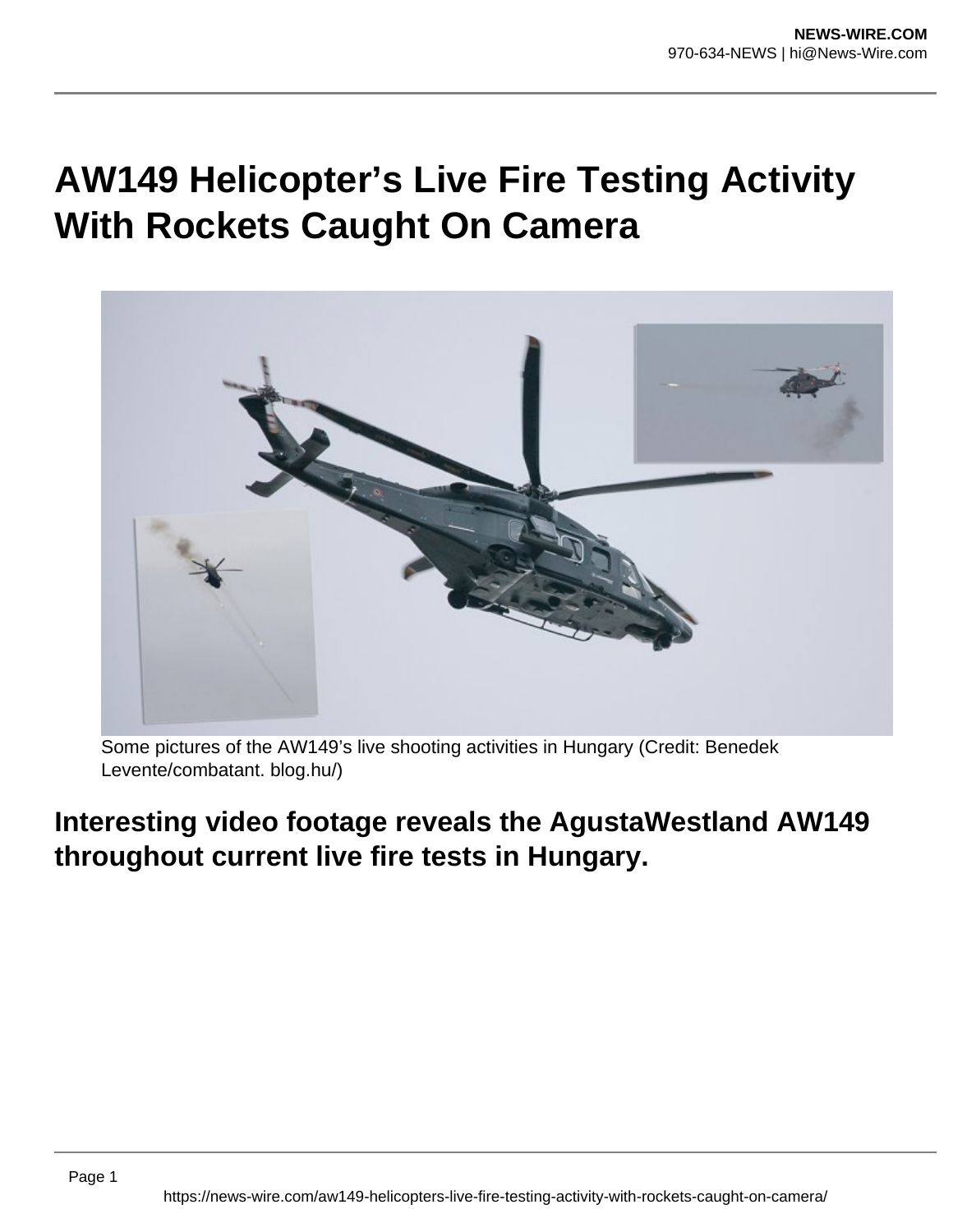The AgustaWestland AW149 is an innovative, medium-lift multirole military helicopter established by AgustaWestland, now Leonardo. Geared up with a single pilot NVG suitable low work 'glass cockpit' with4 8? x 10? colour display screens and cutting-edge Human Machine Interface, the AW149 includes anopen architecture objective system that makes it possible for the fast combination of consumer particular avionics, objective and weapon systems to perform a wide range of objectives, such as troop transportation; re-supply/external load lift; medical and casualty evacuation; Search and Rescue (SAR) and Combat Search and Rescue (CSAR); unique forces operations; close air support/armed escort; Command and Control (C2); and Intelligence, Surveillance and Reconnaissance (ISR).

In regards to weapons, the Italian chopper, that remains in service with the Royal Thai Army, was purchased by the Egyptian Navy and is a prospect to change the RAF's Puma helicopters as part of the UK's New Medium Helicopter program, can bring, internally, 2 x Sniper Rifle (Window) and 2 x 7.62 mm Machine Guns (Window/ Cabin Door); and externally, 2x 12.7 mm Gun Pod or 2 x 20 mm Gun Pods; 2 x 2.75? Rocket Launchers (Guided/ Unguided) along with 2x Air Ground To Missile Launchers.

Leonardo S.p.A. did a live fire test trial, with the AW149 helicopter in Hungary previously this year and our pal Benedek Levente of the combatant.blog.hu blog site had an opportunity to movie and shoot the military chopper throughout the shooting activity.

The helicopter, with Italian speculative registration CSX81848 and Aeronautica Militare (Italian Air Force) grey livery, got here for the very first time at the Hungarian Bakony Combat Training Centre and shooting variety near Veszprém back in September and run in Hungary for 2 weeks.

Leonardo collaborated throughout the time with the regional business called HM Arzenál Zrt. The hungarian business has the license to keep, shop and examine live rocket/missile ammos. Arzenál did the exact same task back in 2017 and 2018, when Airbus Helicopters evaluated the HForce on their H145 helicopters.

The team did the majority of the activity on the shooting variety, and flew there from Pápa air base, which besides a Hungarian military airfield, is likewise the homebase of the Heavy Airlift Wing. A few of its flying motion throughout the stay was revealed on numerous flight track applications. Those revealed that the AW149 utilized the PROVA83 callsign throughout the test stage.

After a number of days of orientation flights (Fam Flight) near Pápa and the shooting variety, the helicopter shot its very first 70 mm assisted and unguided rockets on the last day of the test. After that it went back to Italy.

CSX81848 ultimately returned to Hungary for the 2nd time in November and this time it did fired a number of 70 mm rockets, consisting of unguided salvos and laser assisted rockets. The helo once again remained at Pápa Air base and flew typically midday near Veszprém for the test, when weather condition allowed and returned throughout sundown. The AW149 did live shooting throughout hovering, some 3 to 4 kilometers from the target location and in flight.